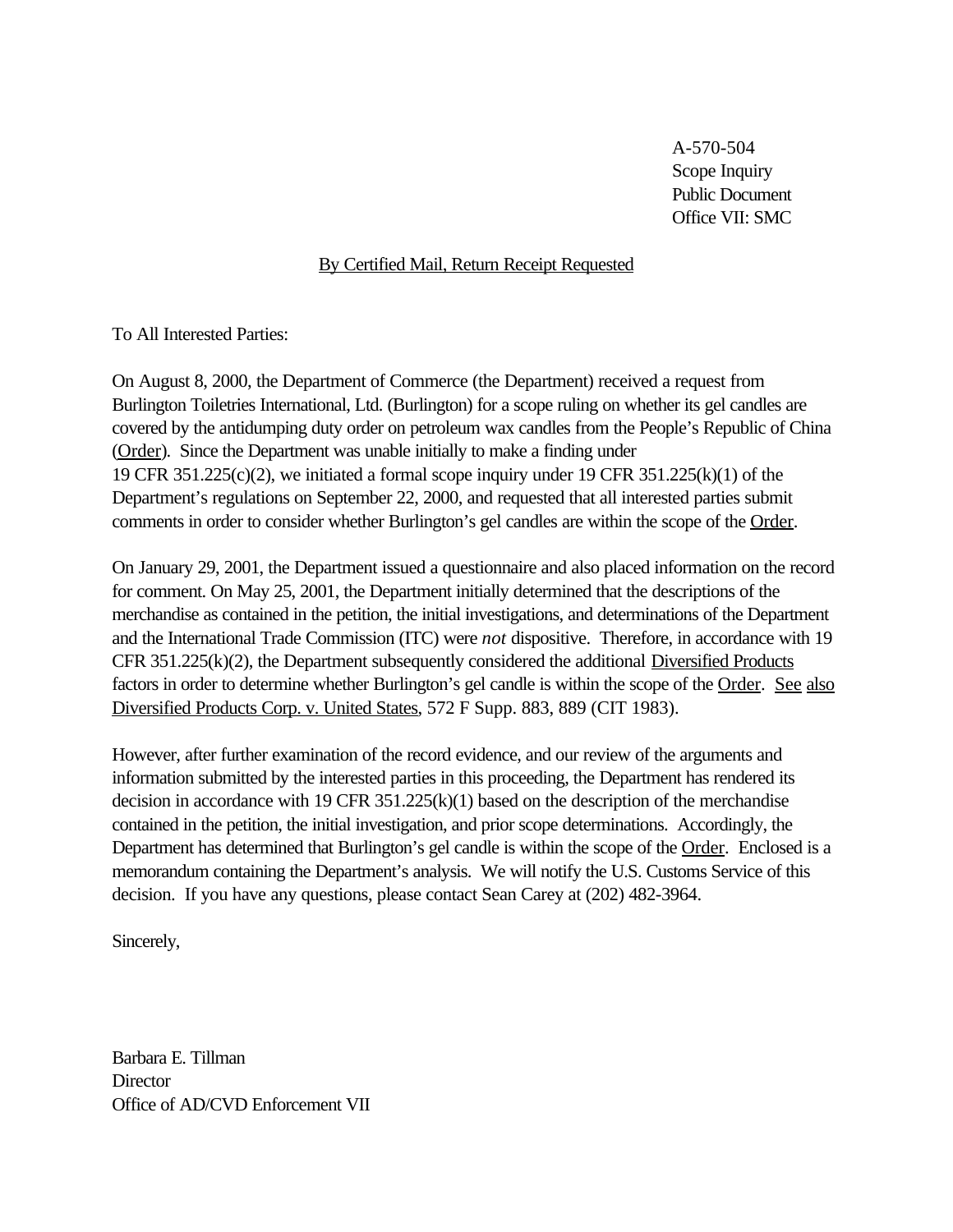A-570-504 Scope Inquiry Public Document Office VII: SMC

| <b>MEMORANDUM FOR:</b> | Joseph A. Spetrini<br><b>Deputy Assistant Secretary</b><br>AD/CVD Enforcement Group III                                                                                              |
|------------------------|--------------------------------------------------------------------------------------------------------------------------------------------------------------------------------------|
| FROM:                  | Barbara E. Tillman<br>Director<br>Office of AD/CVD Enforcement VII                                                                                                                   |
| <b>SUBJECT:</b>        | Final Scope Ruling - Antidumping Duty Order on Petroleum<br>Wax Candles from the People's Republic of China (A-570-<br>504); Burlington Toiletries International, Limited Gel Candle |

# **I. SUMMARY**

On May 25, 2001, the Department of Commerce (the Department) initially determined in accordance with 19 CFR 351.225(k)(1) of the Department's regulations, that it could not make a scope ruling based on the descriptions of the merchandise as contained in the petition, the initial investigations, and the determinations of the Secretary (including prior scope determinations) and the International Trade Commission (ITC). Since the information on the record at that time concerning the physical description of Burlington Toiletries International, Ltd.'s (Burlington's) gel candle was ambiguous as to whether to include it within the scope of the antidumping duty order on petroleum wax candles from the People's Republic of China (PRC) (Order), the Department decided to initiate a scope inquiry under 19 CFR 351.225(k)(2) of the Department's regulations to consider the additional Diversified Products factors. See also Diversified Products Corp. v. United States, 572 F Supp. 883, 889 (CIT 1983).

In light of the additional information submitted by interested parties since May 25, 2001 concerning the physical characteristics and description of Burlington's gel candle, and the test results obtained by Burlington using U.S. Customs Laboratory test method 34-07, we find that there is sufficient information on the record of this proceeding to reconsider and render a decision in accordance with 19 CFR 351.225(k)(1). Accordingly, we recommend that the Department determine that Burlington's gel candle is within the scope of the order because gel candles contain a petroleum-based substance that is wax-like and solid in nature. In addition, the Department and U.S. Customs Service (Customs) have consistently determined in prior rulings that gel candles fall within the scope of the Order. See Final Scope Ruling- Antidumping Duty on Petroleum Wax Candles from the People's Republic of China;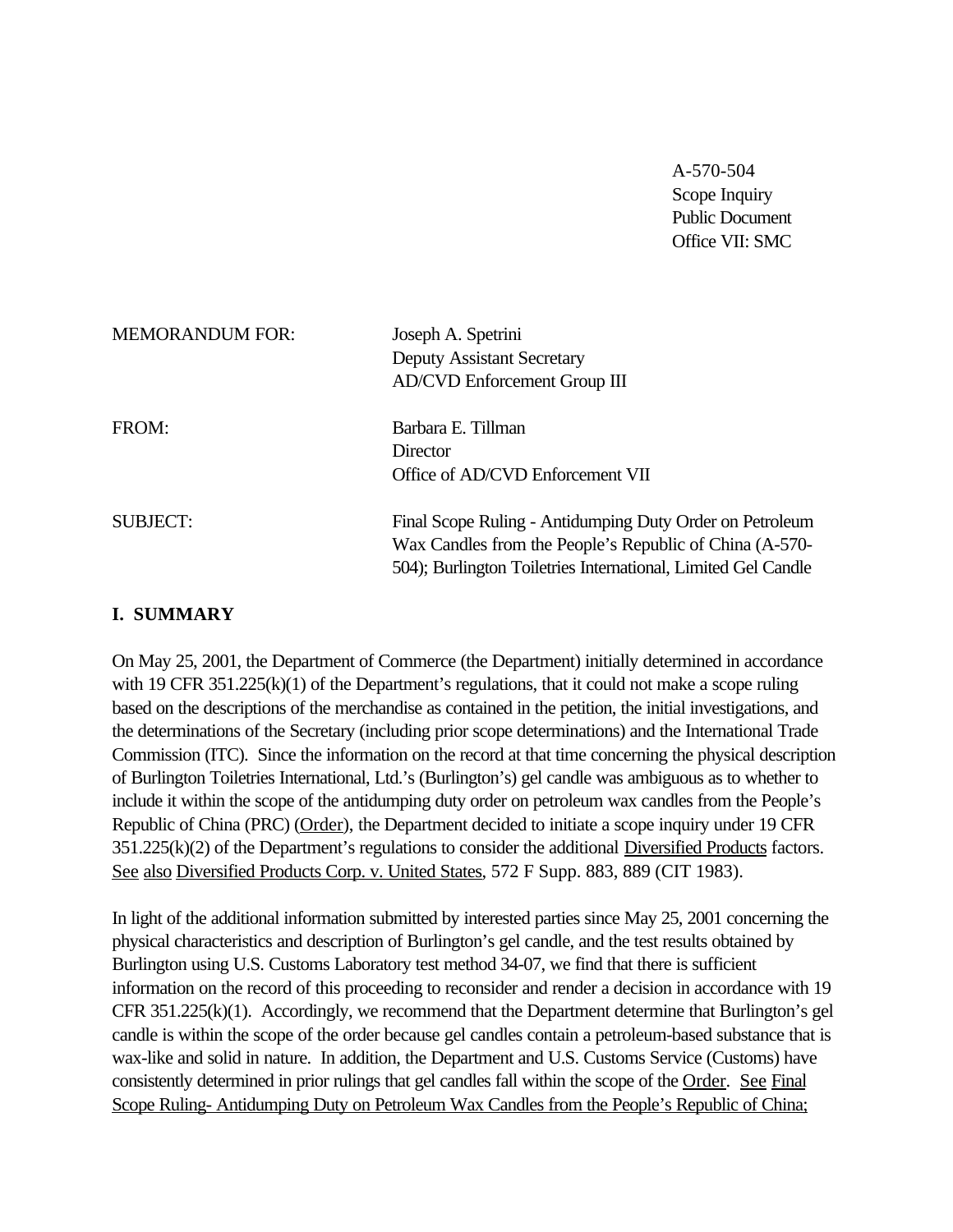Endar Corp. ("Endar Ruling") dated January 11, 2000; also U.S. Customs Service Port of Los Angeles Public Bulletin 02-005 dated March 8, 2002.

# **II. BACKGROUND**

On August 8, 2000, the Department of Commerce received a request from Burlington for a scope ruling on whether its "stiff gel candles that are transparent" and circular in shape, are covered by the Order. In response to Burlington's submission, the National Candle Association (NCA), the petitioner in this case, submitted comments on September 21, 2000.

The Department initiated a formal scope inquiry on September 22, 2000, and requested that all interested parties submit comments in accordance with 19 CFR 351.225(k)(1) in order to consider whether Burlington's gel candle made from hydrocarbon oils are within the scope of the order based upon the descriptions of the merchandise. The NCA, Burlington and Russ Berrie and Company, Inc. (Russ Berrie), provided comments and rebuttal comments as requested by the Department.

On January 29, 2001, the Department issued a questionnaire to Burlington and the NCA requesting that they further elaborate on the information on the record of this inquiry. The Department also placed information on the record for comment. All other interested parties were invited to place comments on the record which were relevant to the issues addressed in the questionnaire. The NCA and Burlington both submitted their questionnaire responses on February 26, 2001, and comments regarding the questionnaire responses were submitted by Burlington on March 5, 2001. The Department did not receive any rebuttal comments from the NCA with regard to Burlington's questionnaire response.

On May 25, 2001, the Department found that the descriptions of the merchandise as contained in the petition, the initial investigations, and determinations of the Department and the ITC are *not* dispositive and initiated a scope inquiry to consider the additional Diversified Products factors set forth at 19 CFR 351.225(k)(2). On June 28, 2001, the NCA, Burlington and Russ Berrie provided comments that addressed these factors. The NCA and Burlington submitted rebuttal comments to the Department on July 5, 2001.

The NCA requested, on January 29, 2002, that the Department require Burlington to have its gel candle tested by an independent laboratory in order to determine the amount of petroleum wax in its gel candle. On April 29, 2002, the Department requested that Burlington submit test results obtained by using U.S. Customs Laboratory test methods 34-07 or 34-08, from an independent testing facility located in the United States. On May 28, 2002, Burlington submitted the results of the laboratory test conducted by ACTS Testing Labs of Buffalo, New York using test method 34-07.

In its petition of September 4, 1985, the National Candle Association requested that the investigation cover: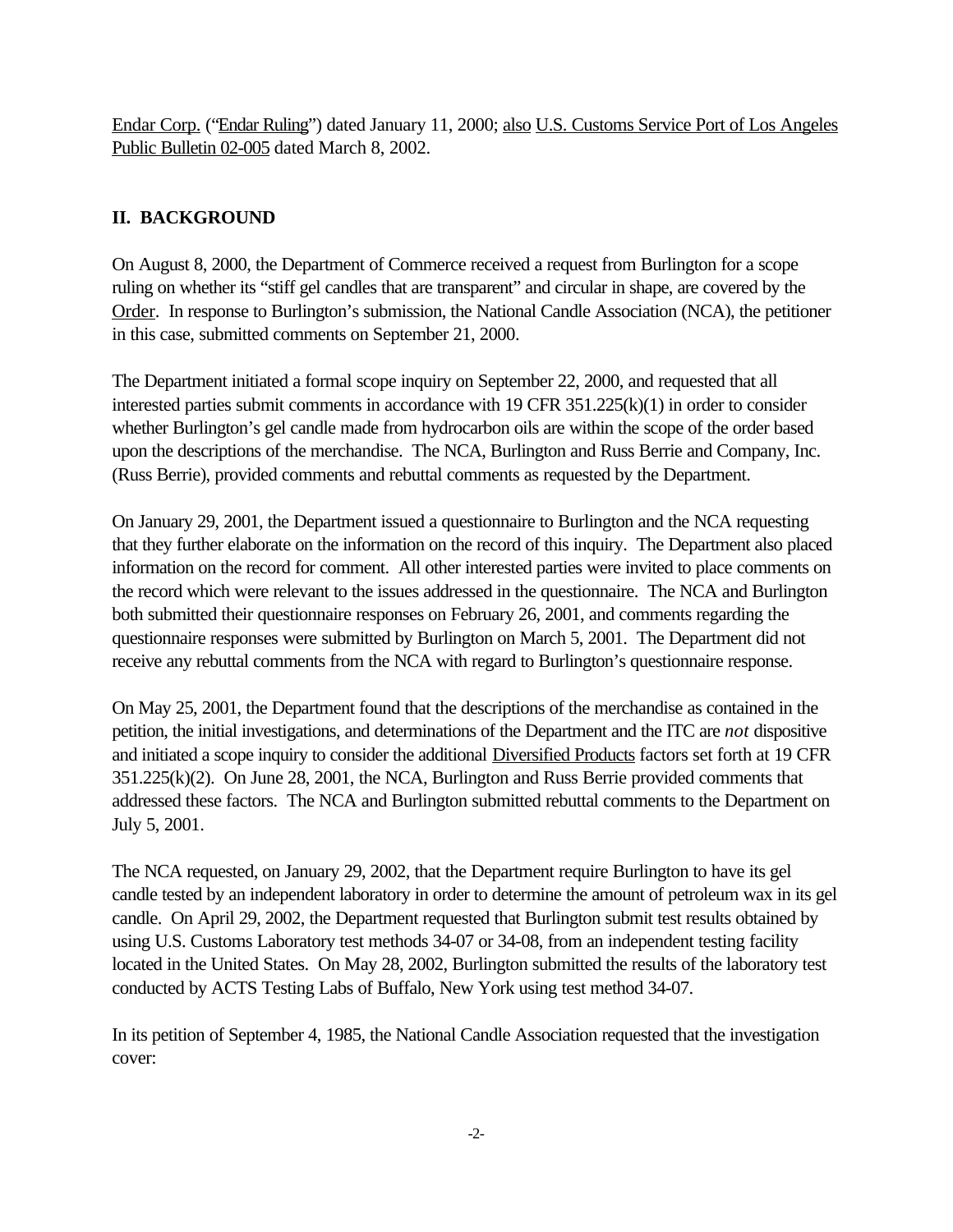candles [which] are made from petroleum wax and contain fiber or paper-cored wicks. They are sold in the following shapes: tapers, spirals, and straight-sided dinner candles; rounds, columns, pillars; votives; and various *wax-filled containers*. These candles may be *scented* or unscented ... and are generally used by retail consumers in the home *or yard* for decorative or lighting purposes.

Antidumping Petition ("Petition"), September 4, 1985 at 7 (emphasis added).

The Department defined the scope of the investigation in its notice of initiation. This scope language carried forward without change through the preliminary and final determinations of sales at less than fair value and the eventual antidumping duty order:

[C]ertain *scented* or unscented petroleum wax candles made from petroleum wax and having fiber or paper-cored wicks. They are sold in the following shapes: tapers, spirals, and straight-sided dinner candles; rounds, columns, pillars, votives; and *various wax-filled containers*.

Petroleum Wax Candles from the People's Republic of China: Initiation of Antidumping Duty Investigation, 50 FR 39743 (September 30, 1985), (emphasis added); see also Preliminary Determination of Sales at Less Than Fair Value*,* 51 FR 6016 (February 19, 1986); Final Determination*,* 51 FR 25085 (July 10, 1986) and Antidumping Duty Order: Petroleum Wax Candles from the People's Republic of China 51 FR 30686 (August 28, 1986).

The Commission adopted a similar definition of the "like product", noting that the investigation did not include "birthday, birthday numeral and figurine type candles." See Determination of the Commission (ITC Final), USITC Publication 1888, August 1986, at 4, note 5, and A-2. The ITC also defined a candle as being "made of solid, fusible, combustible waxes or fatty substances surrounding and saturating a combustible wick." See Staff Report of August 6, 1986, pages A-3 through A-12 for the ITC's complete description and uses of all types of candles.

Where the descriptions of the merchandise are *not* dispositive, the Department will consider the Diversified Products factors set forth at 19 CFR 351.225(k)(2). These criteria are: i) the physical characteristics of the merchandise; ii) the expectations of the ultimate purchaser; iii) the ultimate use of the product; iv) the channels of trade in which the product is sold; and v) the manner in which the product is advertised and displayed. The Department applies these criteria when the product descriptions contained in the petition, the determinations of the Secretary and the Commission, the investigation, and the order are ambiguous or unclear. Even though all of the five factors were addressed by interested parties, we only reviewed and analyzed the factor pertaining to the physical characteristics of the merchandise in the instant proceeding as a result of our determination that sufficient information is available to render a decision in accordance with 19 CFR 351.225(k)(1).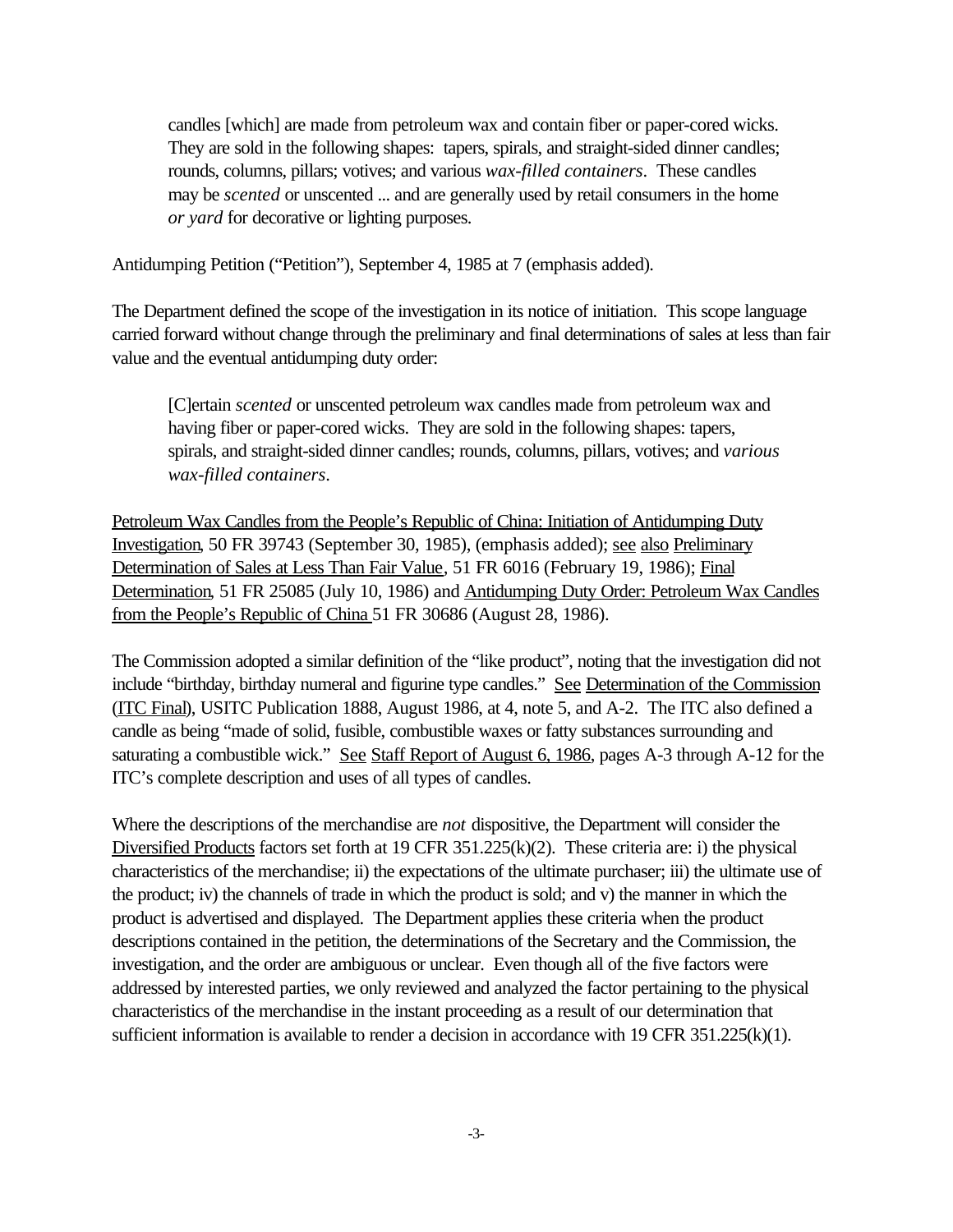Documents and other information from the underlying investigation deemed relevant by the Department to the scope of the outstanding order were made part of the record of this determination and are referenced herein. Documents that were not presented to the Department, or placed by it on the record, do not constitute part of the administrative record for this scope determination.

## **III. COMMENTS**

#### The Physical Characteristics of the Product

In its comments submitted to the Department on September 21, 2000, October 16, 2000, October 23, 2000, and February 26, 2001, the NCA argues that Burlington's gel candle falls within the scope of the antidumping order. These comments were summarized by the Department and placed on the record of this scope inquiry. See summarization and analysis of all previously submitted comments and questionnaire responses by the NCA, Burlington, and Russ Berrie in the Department's letter to all interested parties dated May 25, 2001 (Department's May 2001 Summary). Ultimately, according to the NCA, Burlington's gel candle is a scented candle with a wick, that burns and emits light and heat like other candles within the scope of the order. The NCA also states that Burlington's gel candle is manufactured in a wide range of colors, decorative features, and fragrances, and could be produced in a variety of shapes, such as a pillar, or placed within a filled container, as in the case of the subject candle in question.

Burlington contends that the NCA failed to account for the significant differences between gel candles and petroleum wax candles, and instead, emphasized only the general characteristics included in the scope that are found in both gel and petroleum wax candles: they have wicks, burn, and create light. According to Burlington, the NCA failed to point out that citronella and beeswax candles, which are excluded from the scope, share these same characteristics. In addition, Burlington states that other non-scope products, such as oil lamps and lanterns, use wicks that burn and emit light and heat.

Burlington argues that the NCA does not discuss the singular physical characteristic stated in the scope of the order that subject candles be made from "petroleum wax." According to Burlington, the presence of petroleum wax as the predominant ingredient found in petroleum wax candles has been used throughout the history of this order to define whether products are within the scope of the order. Furthermore, Burlington notes that the NCA itself has stated in a prior scope ruling that gel candles "are not within the scope of the order if {they are} a gel or a mineral-oil based product." See Final Scope Ruling- Antidumping Duty on Petroleum Wax Candles from the People's Republic of China*;* Endar Corp. ("Endar Ruling*"*) dated January 11, 2000.

According to Burlington, gel candles do not share the same physical characteristics as petroleum wax candles. Specifically, Burlington notes that gel candles are clear and transparent, and have a rubbery gelatin texture that contains trace amounts of wax, whereas wax candles are solid and opaque, have a hard and waxy texture, and are made predominantly of wax. The NCA counters that Burlington's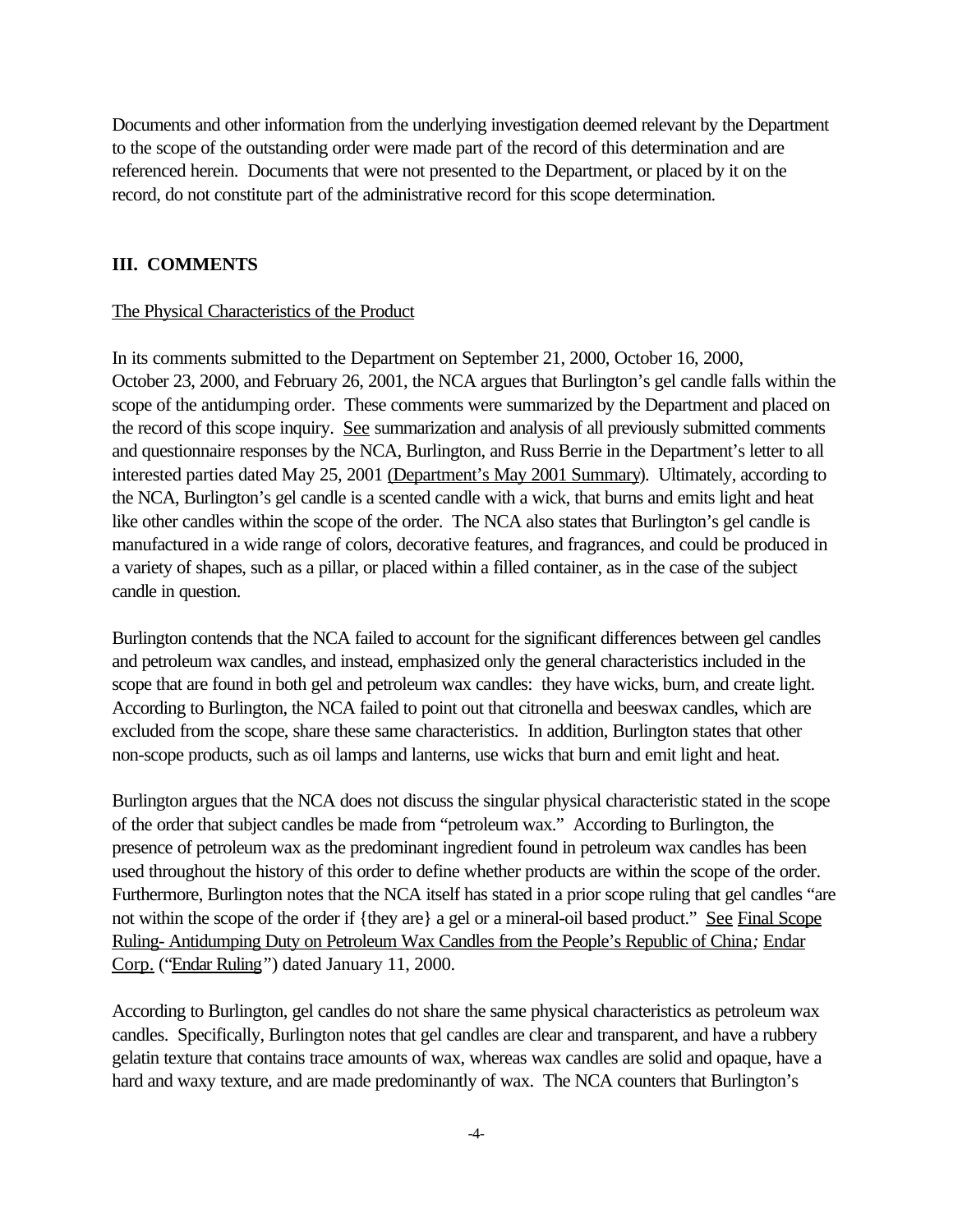patent for its gel candle, found in Burlington's August 1, 2000 submission in Exhibit A ("patent"), indicates that its gel candles can range from "completely colorless and transparent to having a deep color," and are therefore, not limited to being clear. See Patent at 9. The NCA also notes that wax candles can also be clear and translucent, with embedded objects within. Furthermore, the NCA states that Burlington's patent also indicates the capability to provide "stiff gel candles" that could "substitute for the conventional wax pillar or jar candle." Id. at 4, 5, 8 and 11.

Burlington notes that gel candles frequently have complex scenes and designs, and other ornamental features such as beads, glitter, and a diversity of objects that can be suspended in the gel. Burlington adds that these features would disappear if they were embedded in wax candles. The NCA argues that the Department has found similar wax candles with embedded objects that did not disappear, such as Meijer's translucent candle, to be within the scope of the order. See Department's Final Scope Ruling of Meijer Inc. dated September 30, 1999 at 3 and 7; see also the NCA's July 5, 2001 Rebuttal Comments ("NCA Rebuttal") at 2, footnote 4, for a list of similar scope rulings.

The NCA notes that Burlington makes no claims that its gel candle is either a Christmas or novelty candle, or that it contains any decorative characteristics that symbolize any religious holiday or special event that would justify its exclusion from the order. Accordingly, the NCA concludes that Burlington's gel candle is the same as or similar in physical characteristics to the candles covered by the scope of the order.

Burlington states that gel candles have superior burning characteristics with regard to the length of illumination because they have a slower burn rate, and can last approximately twice as long as petroleum wax candles. In addition, Burlington notes that gel candles have a higher melting point than petroleum wax candles. The NCA, however, cites to a catalog included in Exhibit 2 of its NCA Rebuttal submission that indicates that in-scope candles can burn from 60 to 200 hours, and suggests that wax candles can burn twice as long as Burlington's gel candles, as indicated in Exhibit C of the NCA's June 27, 2001 submission. Furthermore, the NCA asserts that a slower burn rate is not specific to gel candles, and that wax candles can also be designed to have a slow burn rate since the burn rate is primarily a function of wick size and "fuel" viscosity at wick temperature.

According to Burlington, gel candles also have a higher concentration of fragrances than wax candles based on their ability to dissolve fragrances into the gel base, unlike wax candles. The NCA claims that its members in the candle industry created the market for aroma therapy and other scent-related uses of in-scope candles, and provides examples in Exhibit 3 of its NCA Rebuttal submission.

Burlington adds that the dissimilarities of gel candles and wax candles are reflected in a report issued by the U.S. Environmental Protection Agency ("EPA Report") which states that the primary fuel in petroleum wax candles is petroleum wax, whereas gel candles use "mineral oil, terpene-type chemicals, or modified hydrocarbons as their primary fuel." See EPA Report, Exhibit A at 2-3 submitted in Burlington's June 28, 2001 Comments. Burlington also notes that the American Society for Testing and Materials (ASTM) makes this distinction as well.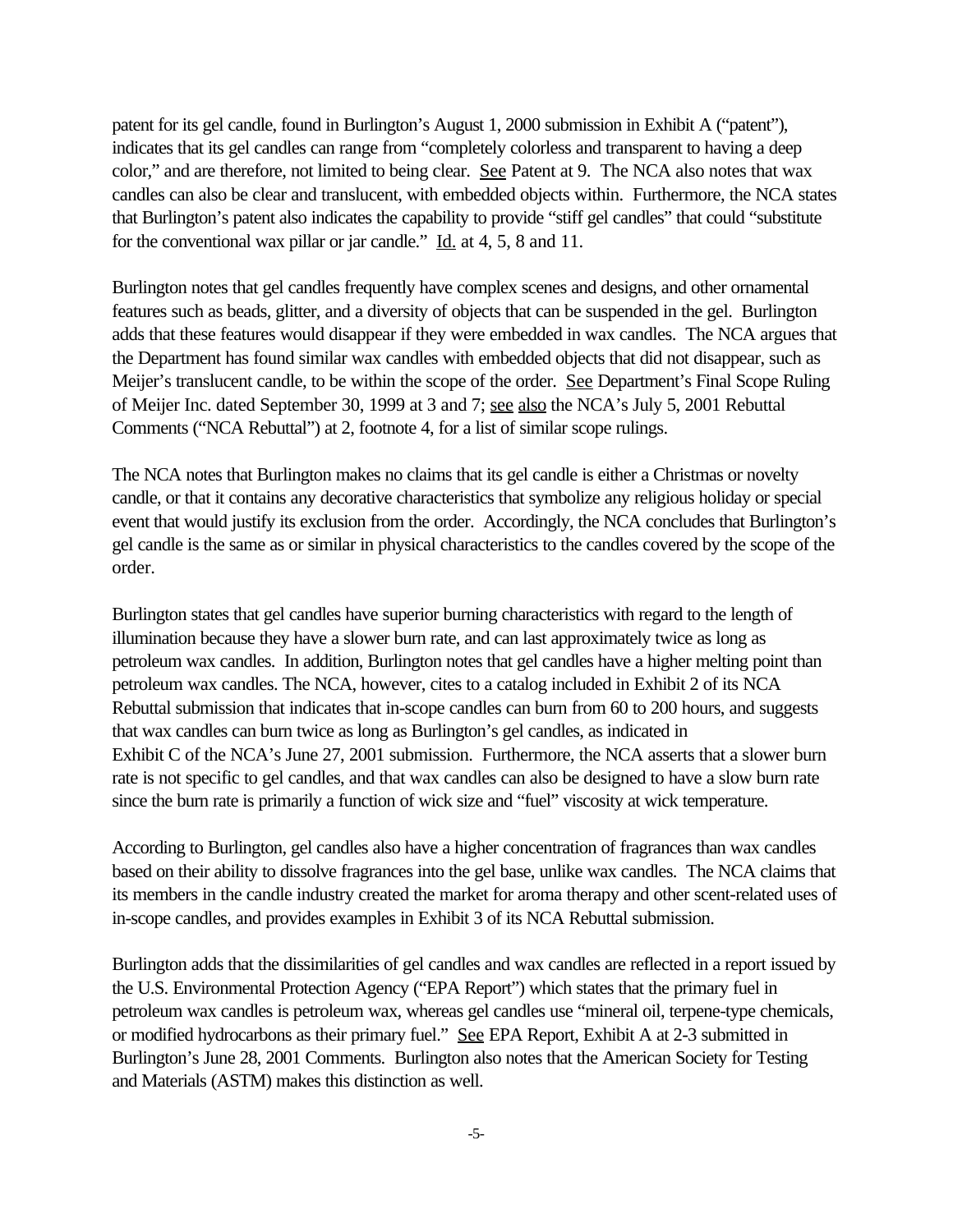Burlington points to the preliminary injury determination by the ITC as evidence that the industry from which protection was sought was the Chinese candle industry that used paraffin wax as the principal ingredient in petroleum wax candles. According to Burlington, this is reflected in the ITC's preliminary determination which stated that "Chinese petroleum is high in paraffin content, yielding significant amounts of paraffin wax, the principal ingredient in the production of candles." See Preliminary Determination of the Commission *(* ITC Prelim*)*, USITC Publication 1768, 1985.

According to Burlington, the singular physical characteristic that the Department uses to determine whether a candle is within the scope of the case is the presence of significantly high levels of petroleum wax. Burlington argues that petroleum wax is absent in gel candles.

According to Russ Berrie, paraffin wax and paraffin oil are separate and distinct products. Russ Berrie describes paraffin oil as being a "drip oil from the wax presses in the process of extracting paraffin wax from the wax-bearing distillate...{}," whereas, paraffin wax is "put through a filter press and {is} separated from the oils." Therefore, Russ Berrie asserts that the refining process separates the petroleum distillate into two different products, paraffin oil and paraffin wax, removing any paraffin wax from paraffin oil.

Russ Berrie claims that, according to the definitions below, gel candles are not solid and do not contain any petroleum wax and therefore, should be excluded from the Order. Citing to the *McGraw-Hill Dictionary of Scientific and Technical Terms (2d Edition 1978)* at page 1194, petroleum wax is defined as a "wax occurring naturally in various fractions of crude petroleum; there are two groups: paraffin wax and microcrystalline wax." Russ Berrie also references *The Condensed Chemical Dictionary (8th Edition 1971)* at page 936, which defines wax as a "low-melting organic mixture or compound of high molecular weight, solid at room temperature and generally similar in composition to fats and oils, except that it contains glycerides." Gel is defined by the same source as a "colloid in which the disperse phase has combined with the continuous phase to produce a viscous, jelly-like product{...}Gels are usually transparent but may become opalescent."

Although gel and petroleum wax candles both originate from raw petroleum, Russ Berrie argues that they are different products with different properties created through a different processing technique. According to Russ Berrie, there is no hydrocarbon mineral oil or triblock copolymers in petroleum wax. Likewise, there is no petroleum wax in hydrocarbon mineral oil, triblock copolymers, or gel candles.

Finally, Russ Berrie notes that gel candles, unlike petroleum wax candles, do not hold their shape. In addition, they are transparent, which allows for the insertion of various decorative or ornamental pieces to be placed within the gel itself.

## **IV. TEST RESULTS**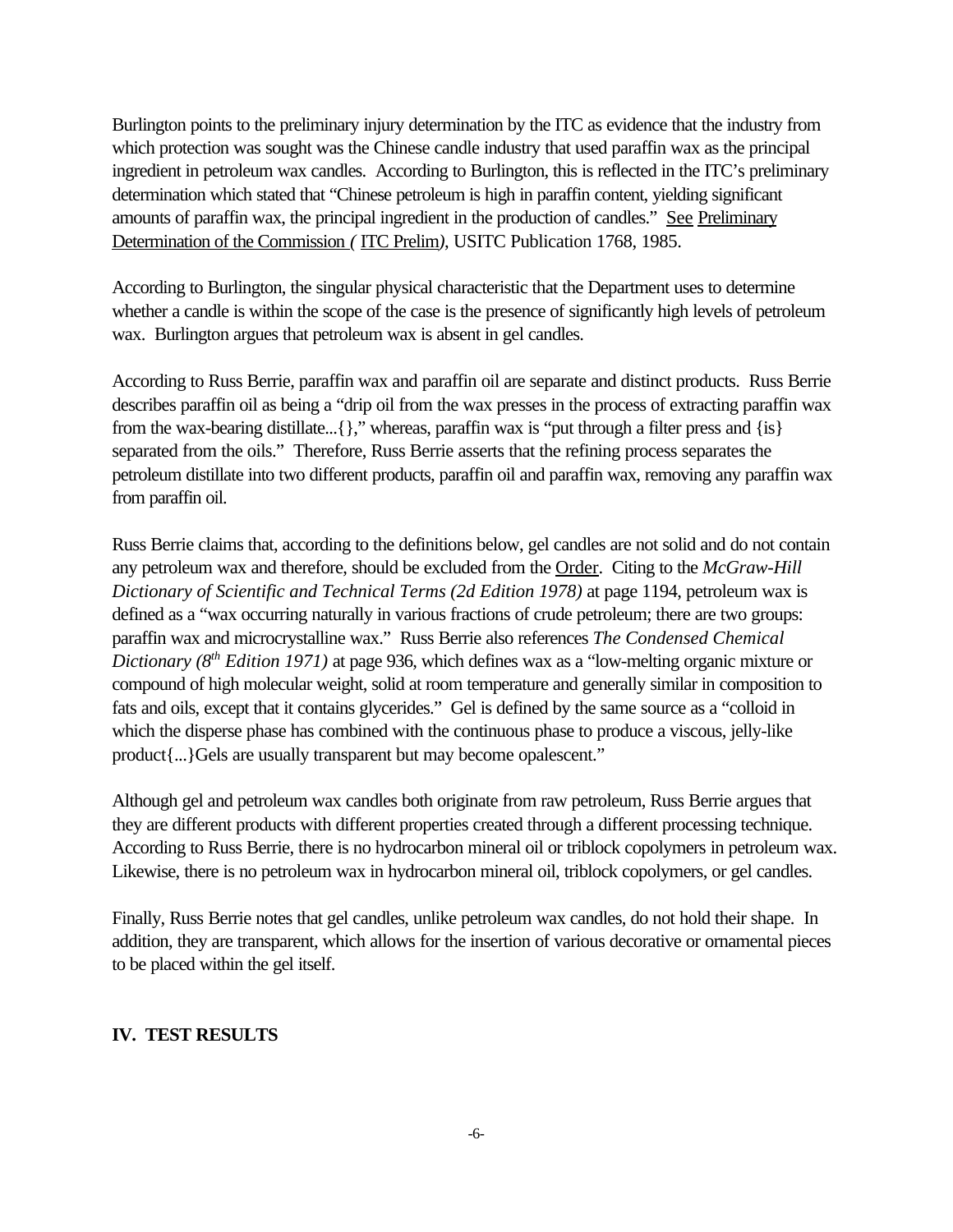On May 28, 2002, Burlington, as directed by the Department, submitted the results of a laboratory test analyzed according to U.S. Customs Method 34-07. See Burlington's Gel Candle Laboratory Analysis dated May 29, 2002. The results of this test indicated that Burlington's gel candle contained less than 21.4 percent paraffin wax, and an undetermined "presence of mineral oil." Given the results of this test, Burlington noted that the Department has consistently ruled that candles containing less than 50 percent of petroleum wax are outside the scope of the Order. Likewise, Burlington states that the ITC found the domestic "like product" to be candles composed of over 50 percent petroleum wax. Id. at 2. Therefore, Burlington contends that the Department should find its gel candle not within the scope of the Order.

#### **V. ANALYSIS**

The Department has determined, after reviewing the totality of information on record concerning Burlington's gel candle, that the physical description alone of Burlington's gel candle is dispositive as to its inclusion within the scope of the order. Accordingly, we will not be examining the Diversified Products criteria as set forth at 19 CFR 351.225(k)(2) since the product descriptions contained in the petition, the initial investigation, and the determinations of the Secretary and the Commission, are dispositive in rendering a determination under

19 CFR 351.225(k)(1) based on the physical description of the merchandise in question.

As noted above in the *Background* section, subject candles are "made from petroleum wax and contain fiber or paper-cored wicks." We agree with Burlington that the single defining issue to be considered in the instant scope ruling is what constitutes "petroleum wax." As discussed further below, we find that Burlington's gel candle is composed of the same petroleum-based substance as candles subject to the scope of the Order. In addition, we determine that the rubbery texture of Burlington's gel candle falls within a reasonable interpretation of a solid candle. Finally, we note that the basic features, ornamentation, burning and aroma characteristics of Burlington's gel candle are not unique or unlike those of in-scope candles covered by the Order.

First, we find no distinction in the actual chemical composition of gel candles and traditional wax candles. Russ Berrie noted above in the *Comments* section that gel and wax candles both originate from raw petroleum and are both petroleum distillates. Likewise, Burlington noted that the refining process used to produce the subject gel candle involves the distillation of paraffinic crude oil from which the "same continuum" of hydrocarbons are either changed or concentrated into oil and wax products. See Burlington's Questionnaire Response dated February 26, 2001

at 9-10; see also Department's May 2001 Summary at 10. Burlington states that its gel candle consists primarily of oil and contains only trace amounts of wax. The NCA also notes that gel candles are part of the "same continuum" of products derived from this paraffinic crude oil, and that the only difference between the oil molecules in the gel candle and the wax molecules in the traditional candles, is in the degree of branching found in the hydrocarbon molecules, themselves. See NCA's Questionnaire Response dated February 26, 2001 at 2; see also Department's May 2001 Summary at 11.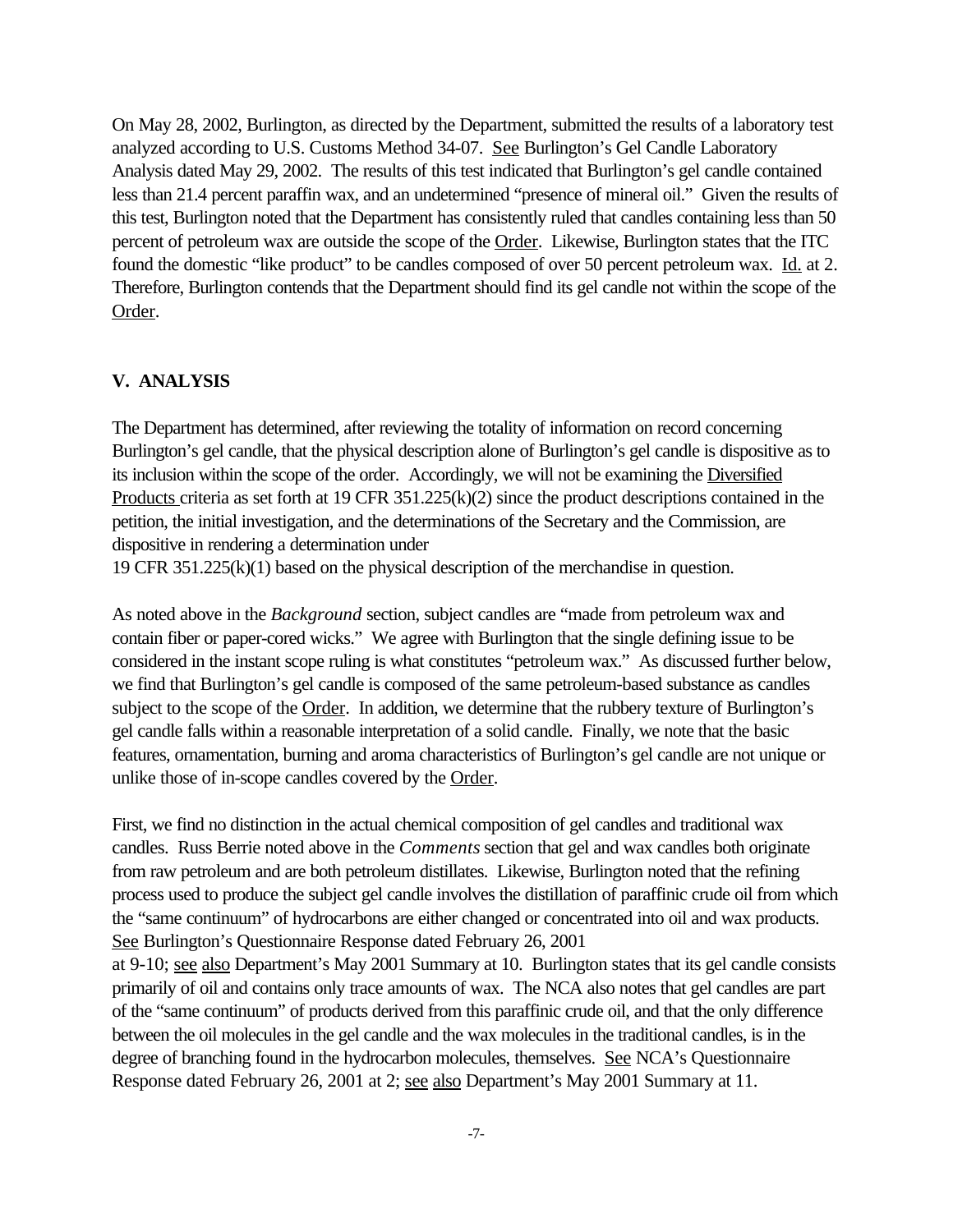Specifically, the NCA notes that paraffin wax (linear) and paraffinic oil (isoparffin or branched paraffin) even share the same chemical formula  $(C_2,H_5)$ . See NCA's Questionnaire Response dated February 26, 2001 at 3; see also Department's May 2001 Summary at 12. Finally, the results of the Customs Test indicate a significant amount of paraffin wax (21.4 percent) and the presence of mineral oil, and provide no indication of any other substances outside this continuum of petroleum distillates noted above (unlike beeswax and palm oil candles which are excluded from the scope of the order when the respective beeswax and palm oil contents are over 50 percent of the candle's composition). Therefore, given the almost identical chemical nature of the oil and wax as described in the record of this proceeding, we find them to be essentially the same petroleum-based substance.

Second, with regard to the physical characteristics, we find that the subject gel candle, although of rubbery texture, can reasonably be viewed as solid in nature. A review of Burlington's patent for its gel candles describes them as "stiff" gel candles which "permit the decorative shaping advantages of conventional wax candles." See Burlington's Application for Scope Ruling, Attachment A at 4. Burlington's patent further distinguishes its gel candle from liquid oil jar candles because liquid oil candles "do not permit the shaping of, for example, a pillar candle." Id at 3. Therefore, we find it inappropriate to equate Burlington's gel candle to a liquid oil candle given the actual texture of the candle itself, the amount of paraffin wax found in the test results noted above, and, the significant use of a copolymer gelling agent within its gel candle, as described in Burlington's patent. Furthermore, we find that the physical characteristics of Burlington's gel candles are consistent with the description of wax elucidated in the Endar Ruling as being "any of various natural unctuous, viscous, or solid heatsensitive substances."

We disagree with Burlington's argument that the ITC's preliminary injury investigation is evidence that the U.S. industry sought protection from Chinese candles made principally of paraffin wax. Both the ITC's definition of the domestic "like product" and the scope description adopted by the Department to cover this Order use language and references to "petroleum wax" candles which include, but are not limited to, "paraffin wax" candles. Furthermore, the CIT has allowed the Department room to interpret the relevant products covered under the scope of any order, and has noted that "the very reason Commerce has provided for regulations governing the conduct of scope inquiries is because the descriptions of subject merchandise contained in the Department's determinations must be written in general terms. See Novosteel S.A. v. United States, 128 F. Supp. 720, 739- 740 (CIT 2001), citing, American NTN Bearing Mfg. Corp. v. United States, 739 F. Supp. 1555, 1562 (CIT 1990); see also Makita Corp. v. United States, 974 F. Supp. 770, 777 (CIT 1997).

Finally, we note that even if Burlington claims that gel candles can burn longer, hold higher concentrations of fragrances, and contain more complex scenes, designs, and ornamental features, none of these characteristics are unique or unlike those of subject candles covered by the Order. The NCA correctly notes that in-scope petroleum wax candles can also be translucent and contain embedded objects; can be designed to have a slow burn rate; and, have aroma-therapy and other scent-related uses like gel candles. Therefore, gel candles essentially share the same features and characteristics that are also found in candles subject to the scope of the order.

## **IV. CONCLUSION**